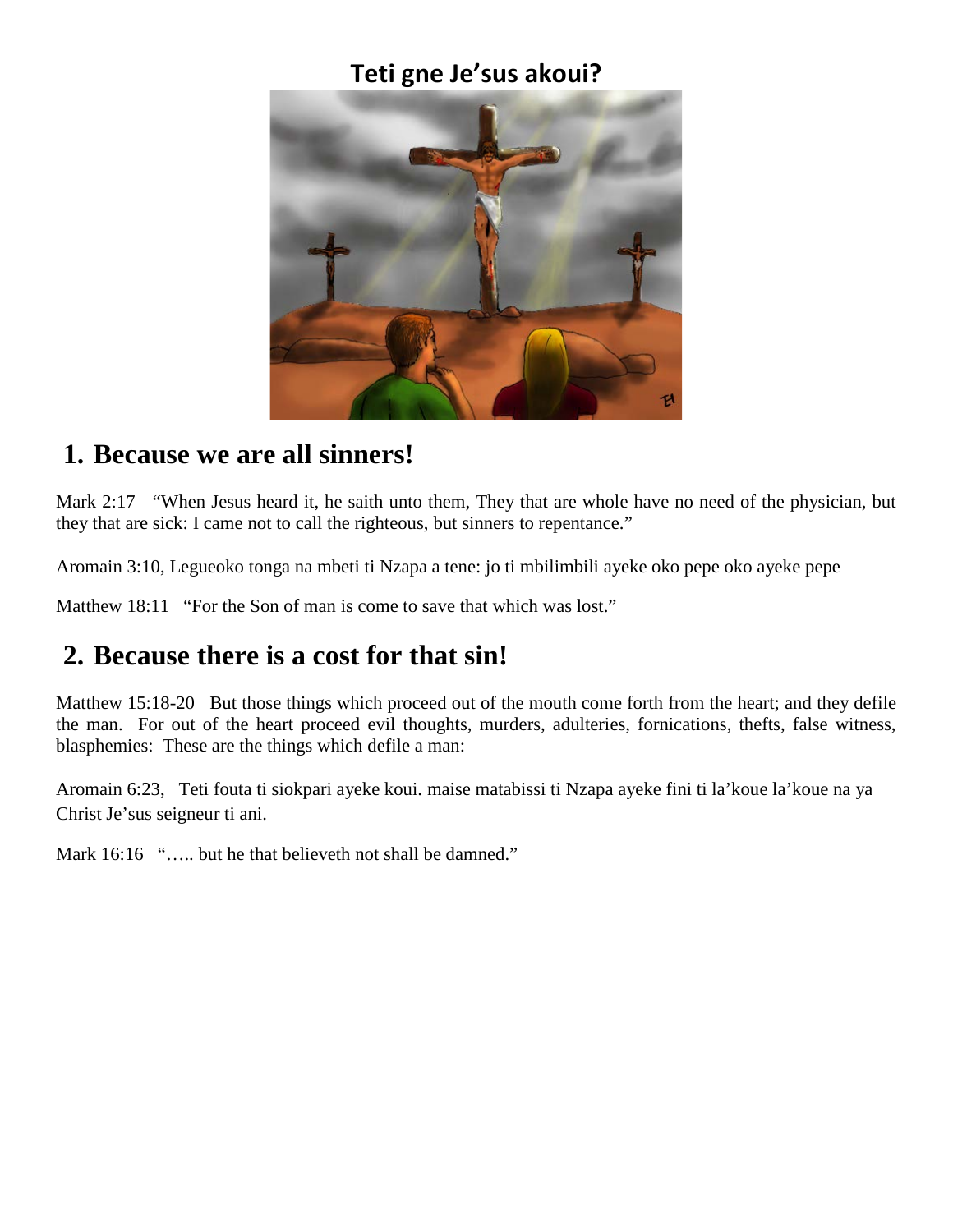

**Fouts teti siokpari ayeke!**

# **3. Je'sus akoui ti payee siokapari ti ani na ndo keke ti croix!**

Matthew 1:21 "And she shall bring forth a son, and thou shalt call his name JESUS: for he shall save his people from their sins."

Aromain 5:8, Mais Nzapa afa na ani ndoye ti lo, teti tongana ani de aousiokpari, Christ akoui teti ani.

John 3:16 "For God so loved the world, that he gave his only begotten Son, that whosoever believeth in him should not perish, but have everlasting life."

Matthew 18:11 "For the Son of man is come to save that which was lost."

# **4. Salut ayeke matabisseiso amou sengue , ayeke ti koussala pepe. Mo lingbi ti mou lene ti Nzapa na ni ma gui nabe na Je'sus oko!**

Ephesien 2:8-9, Teti A sau i na legue ti grace aoue, na legue ti mabe na ye so ayeke ti i mveni pepe, ayeke matabissi ti Nzapa; ava ayeke ti koussala pepe, si jo oko alingbi ya iri ti lo mveni pepe.

Tite 3:5, Lo sau ani pepe na legue ti koussala ti mbilibili so ani mveni assala, mais lo sou ani na legue ti be-ndjoni ti lo, na legue ti soukoulango so adou ani mbeni, na legue ti kiri ti sala ani fini na legue ti yingo voulou, koussala ti Abazenguele.

Actes 4:12, Na salut ayeke na ya mbeni jo oko pepe; teti mbeni iri ayeke nag be ti yayou pepe, so ayeke na popo ti ajo, so ani lingbi ouara salut na ni.

## **5. Ani lingbi djia mabe ti I gui na ya Christ oko!**

Mark 9:23 "Jesus said unto him, If thou canst believe, all things are possible to him that believeth."

Mark 1:15 "And saying, The time is fulfilled, and the kingdom of God is at hand: repent ye, and believe the gospel."